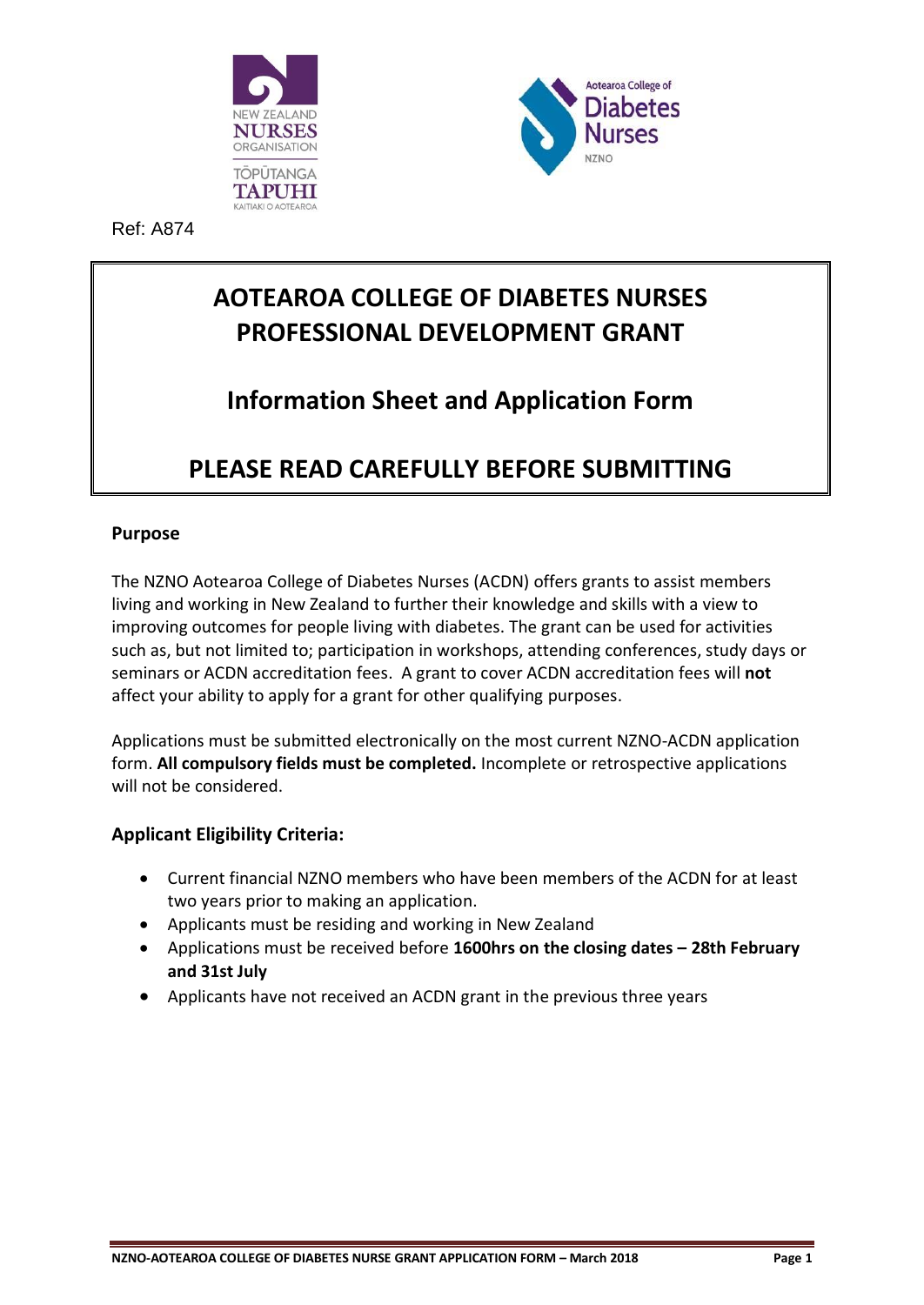#### **Details of the Professional Development Grant:**

Up to \$6,000 per annum may be allocated for grants at the discretion of the ACDN National Executive Committee. A scoring system is used to prioritise successful applications.

The maximum amount awarded per person will be: \$100.00 per person for accreditation \$750.00 per person for activities other than accreditation

Recipients of a grant for activities other than accreditation are required to provide a written report *(approximately 500 words)* within 6 weeks of completion of the workshop/study day/conference/seminar etc. The report is to be emailed to the ACDN Membership Secretary (acdn.secretary@gmail.com). This report may be published in the ACDN's newsletter *"On Target"*. Recipients may also be invited to speak at an ACDN forum about what they have learned.

Grant recipients who, for whatever reason, do not complete/undertake the activity for which the application was made, are required to return the allocated grant in full to ACDN (NZNO).

- You must complete all sections of the application form.
- Applications must be submitted electronically, by 4pm on or before the closing date to: acdn.membership@gmail.com

Using the subject title: **ACDN Professional Development Grant**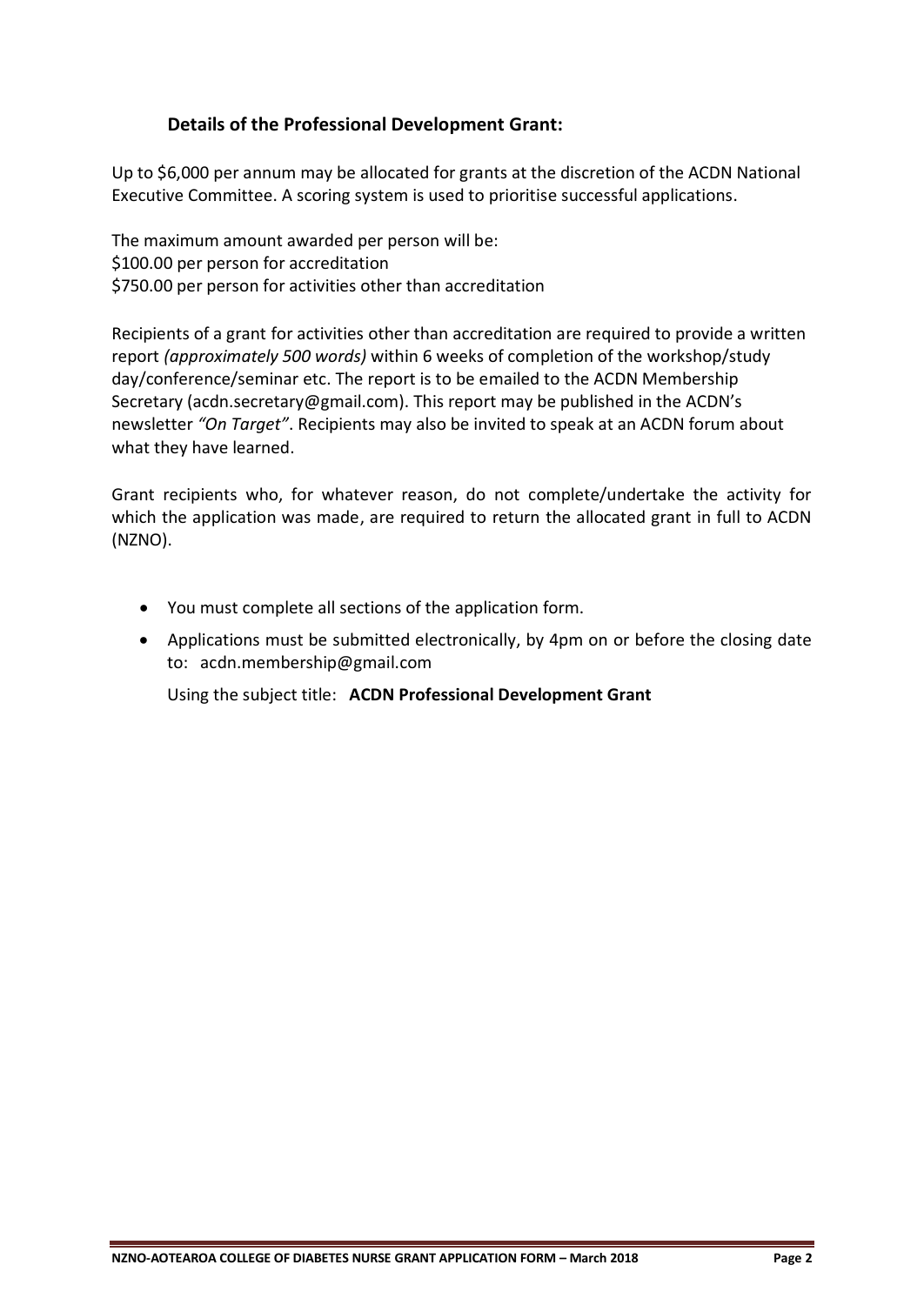

# **Professional Development Grant Application Form**

| <b>Name of Applicant:</b>                                                                                                                                                                                           |                                                                  |        |
|---------------------------------------------------------------------------------------------------------------------------------------------------------------------------------------------------------------------|------------------------------------------------------------------|--------|
| <b>Contact Address:</b><br>(You must be residing in NZ)                                                                                                                                                             |                                                                  |        |
| Phone:                                                                                                                                                                                                              | Work:<br>Home:                                                   |        |
| <b>Email Address:</b>                                                                                                                                                                                               | <b>Mobile:</b>                                                   |        |
| <b>NZNO Membership Number:</b><br>(You must be a current financial member of NZNO)                                                                                                                                  |                                                                  |        |
| <b>Year of joining ACDN:</b><br>For this info, contact NZNO<br>Ph 0800 28 38 48<br>membership@nzno.org.nz<br>or email:                                                                                              |                                                                  |        |
| <b>Current Position and Employer:</b>                                                                                                                                                                               |                                                                  |        |
| Purpose for which the grant will be used<br>Please provide title of workshop/study<br>day/conference/seminar, date and venue                                                                                        |                                                                  |        |
| Please provide an itemised account of costs<br>for which this grant will be used (attach any<br>receipt/s or quotes. If the application is<br>successful, receipts will be required for<br>payment of Grant money). | <b>Registration:</b><br>Flights/travel:<br><b>Accommodation:</b> |        |
|                                                                                                                                                                                                                     | Other (please specify):                                          |        |
| NZNO-AOTEAROA COLLEGE OF DIABETES NURSE GRANT APPLICATION FORM - March 2018                                                                                                                                         |                                                                  | Page 3 |